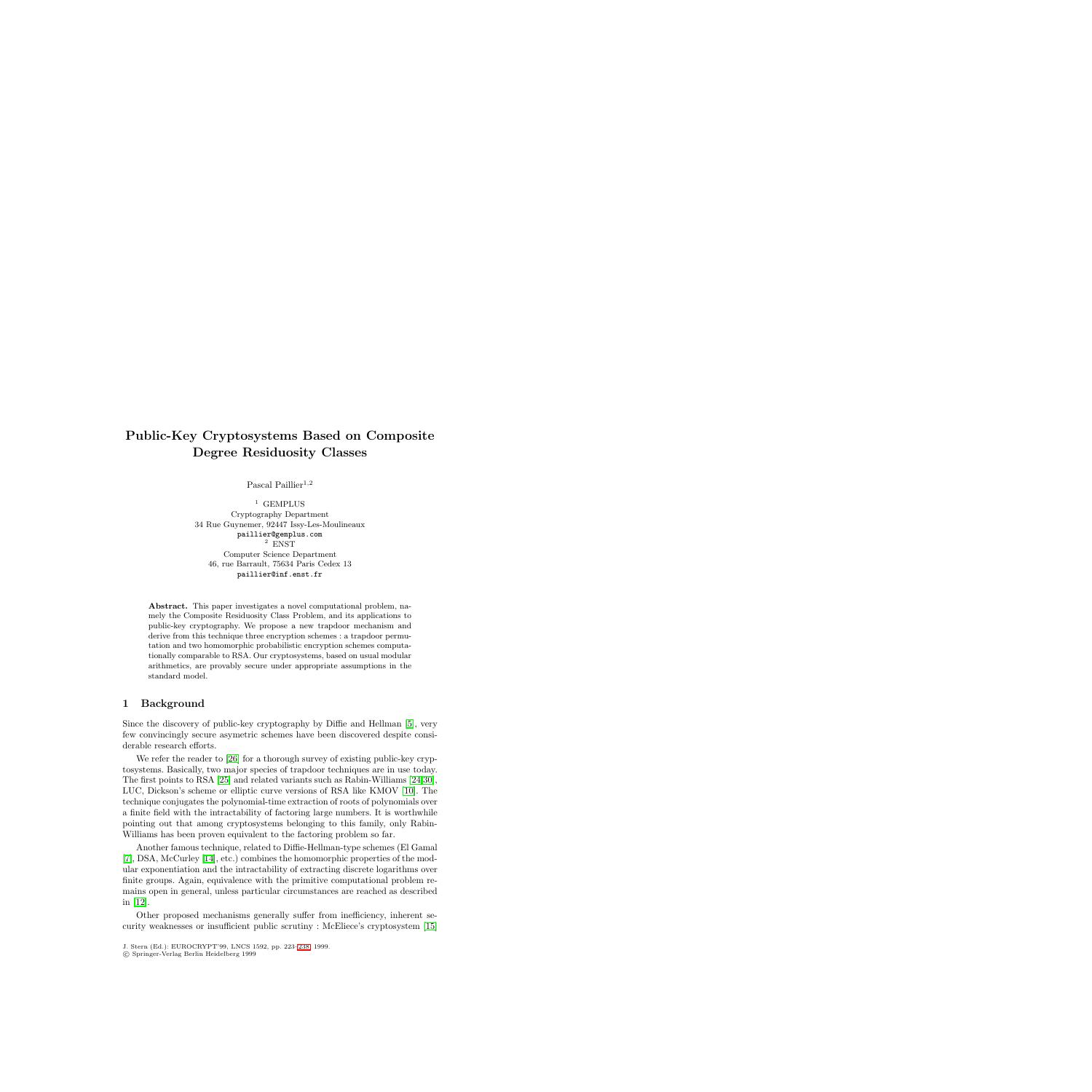based on error correcting codes, Ajtai-Dwork's scheme based on lattice problems (cryptanalyzed by Nguyen and Stern in [\[18\]](#page-15-5)), additive and multiplicative knapsack-type systems including Merkle-Hellman [\[13\]](#page-14-6), Chor-Rivest (broken by Vaudenay in [\[29\]](#page-15-6)) and Naccache-Stern [\[17\]](#page-15-7) ; finally, Matsumoto-Imai and Goubin-Patarin cryptosystems, based on multivariate polynomials, were successively cryptanalyzed in [\[11\]](#page-14-7) and [\[21\]](#page-15-8).

We believe, however, that the cryptographic research had unnoticeably witnessed the progressive emergence of a third class of trapdoor techniques : firstly identified as *trapdoors in the discrete log*, they actually arise from the common algebraic setting of high degree residuosity classes. After Goldwasser-Micali's scheme [\[9\]](#page-14-8) based on quadratic residuosity, Benaloh's homomorphic encryption function, originally designed for electronic voting and relying on prime residuosity, prefigured the first attempt to exploit the plain resources of this theory. Later, Naccache and Stern [\[16\]](#page-14-9), and independently Okamoto and Uchiyama [\[19\]](#page-15-9) significantly extended the encryption rate by investigating two different approaches : residuosity of smooth degree in  $\mathbb{Z}_{pq}^{*}$  and residuosity of prime degree p in  $\mathbb{Z}_{p}^{*}$ residuosity of smooth degree in  $\omega_{pq}$  and residuosity of prime degree p in  $\omega_{p^2q}$ <br>respectively. In the meantime, other schemes like Vanstone-Zuccherato [\[28\]](#page-15-10) on elliptic curves or Park-Won [\[20\]](#page-15-11) explored the use of high degree residues in other settings.

In this paper, we propose a new trapdoor mechanism belonging to this family. By contrast to prime residuosity, our technique is based on *composite* residuosity classes *i.e.* of degree set to a hard-to-factor number  $n = pq$  where p and q are two large prime numbers. Easy to understand, we believe that our trapdoor provides a new cryptographic building-block for conceiving public-key cryptosystems.

In sections [2](#page-2-0) and [3,](#page-2-1) we introduce our number-theoretic framework and investigate in this context a new computational problem (the Composite Residuosity Class Problem), which intractability will be our main assumption. Further, we derive three homomorphic encryption schemes based on this problem, including a new trapdoor permutation. Probabilistic schemes will be proven semantically secure under appropriate intractability assumptions. All our polynomial reductions are simple and stand in the standard model.

**Notations.** We set  $n = pq$  where p and q are large primes : as usual, we will denote by  $\phi(n)$  Euler's totient function and by  $\lambda(n)$  Carmichael's function<sup>[1](#page-1-0)</sup> taken on *n*, *i.e.*  $\phi(n) = (p - 1)(q - 1)$  and  $\lambda(n) = \text{lcm}(p - 1, q - 1)$  in the present case. Recall that  $|\mathbb{Z}_{n^2}^*| = \phi(n^2) = n\phi(n)$  and that for any  $w \in \mathbb{Z}_{n^2}^*$ ,

$$
\begin{cases} w^{\lambda} = 1 \bmod n \\ w^{n\lambda} = 1 \bmod n^2 \end{cases}
$$

which are due to Carmichael's theorem. We denote by RSA  $[n, e]$  the (conventionally thought intractable) problem of extracting  $e$ -th roots modulo n where  $n = pq$  is of unknown factorisation. The relation  $P_1 \Leftrightarrow P_2$  (resp.  $P_1 \equiv P_2$ ) will denote that the problem  $P_1$  is polynomially reducible (resp. equivalent) to the problem  $P_2$ .

<span id="page-1-0"></span><sup>&</sup>lt;sup>1</sup> we will adopt  $\lambda$  instead of  $\lambda(n)$  for visual comfort.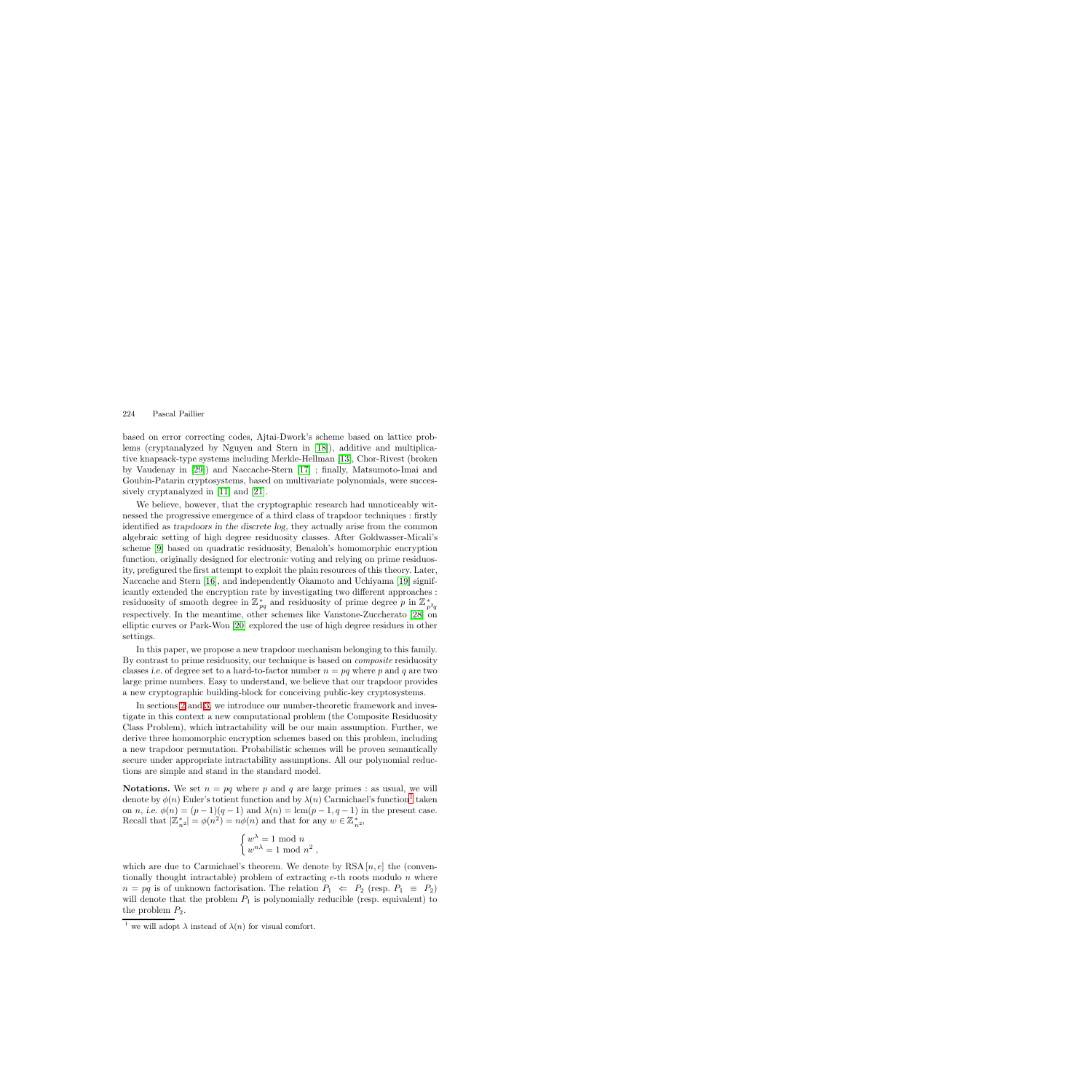#### <span id="page-2-0"></span>**2 Deciding Composite Residuosity**

We begin by briefly introducing composite degree residues as a natural instance of higher degree residues, and give some basic related facts. The originality of our setting resides in using of a square number as modulus. As said before,  $n = pq$ is the product of two large primes.

**Definition 1.** A number z is said to be a n-th residue modulo  $n^2$  if there exists *a number*  $y \in \mathbb{Z}_{n^2}^*$  *such that* 

$$
z = y^n \bmod n^2.
$$

The set of *n*-th residues is a multiplicative subgroup of  $\mathbb{Z}_{n^2}^*$  of order  $\phi(n)$ .<br>
the *n*-th residue z has exactly *n* roots of degree *n* among which exactly one Each *n*-th residue z has exactly *n* roots of degree *n*, among which exactly one Each *n*-th residue z has exactly *n* roots of degree *n*, allong which exactly one<br>is strictly smaller than *n* (namely  $\sqrt[n]{z}$  mod *n*). The *n*-th roots of unity are the<br>numbers of the form  $(1+n)^x - 1 + xn \mod n^2$ numbers of the form  $(1 + n)^x = 1 + xn \mod n^2$ .

The problem of deciding n-th residuosity, *i.e.* distinguishing n-th residues from non *n*-th residues will be denoted by CR  $[n]$ . Observe that like the problems of deciding quadratic or higher degree residuosity,  $CR[n]$  is a random-selfreducible problem that is, all of its instances are polynomially equivalent. Each case is thus an average case and the problem is either uniformly intractable or uniformly polynomial. We refer to [\[1](#page-14-10)[,8\]](#page-14-11) for detailed references on random-selfreducibility and the cryptographic significance of this feature.

As for prime residuosity (*cf.* [\[3](#page-14-12)[,16\]](#page-14-9)), deciding n-th residuosity is believed to be computationally hard. Accordingly, we will assume that :

*Conjecture 2.* There exists no polynomial time distinguisher for  $n$ -th residues modulo  $n^2$ , *i.e.* CR [n] is intractable.

This intractability hypothesis will be refered to as the *Decisional Composite Residuosity Assumption* (DCRA) throughout this paper. Recall that due to the random-self-reducibility, the validity of the DCRA only depends on the choice of n.

#### <span id="page-2-1"></span>**3 Computing Composite Residuosity Classes**

We now proceed to describe the number-theoretic framework underlying the cryptosystems introduced in sections [4,](#page-6-0) [5](#page-7-0) and [6.](#page-8-0) Let g be some element of  $\mathbb{Z}_{n^2}^*$ <br>and denote by  $\mathcal{E}_n$  the integer-valued function defined by and denote by  $\mathcal{E}_g$  the integer-valued function defined by

$$
\mathbb{Z}_n \times \mathbb{Z}_n^* \longmapsto \mathbb{Z}_{n^2}^*
$$
  

$$
(x, y) \longmapsto g^x \cdot y^n \mod n^2
$$

Depending on  $g, \mathcal{E}_g$  may feature some interesting properties. More specifically,

**Lemma 3.** If the order of g is a nonzero multiple of n then  $\mathcal{E}_g$  is bijective.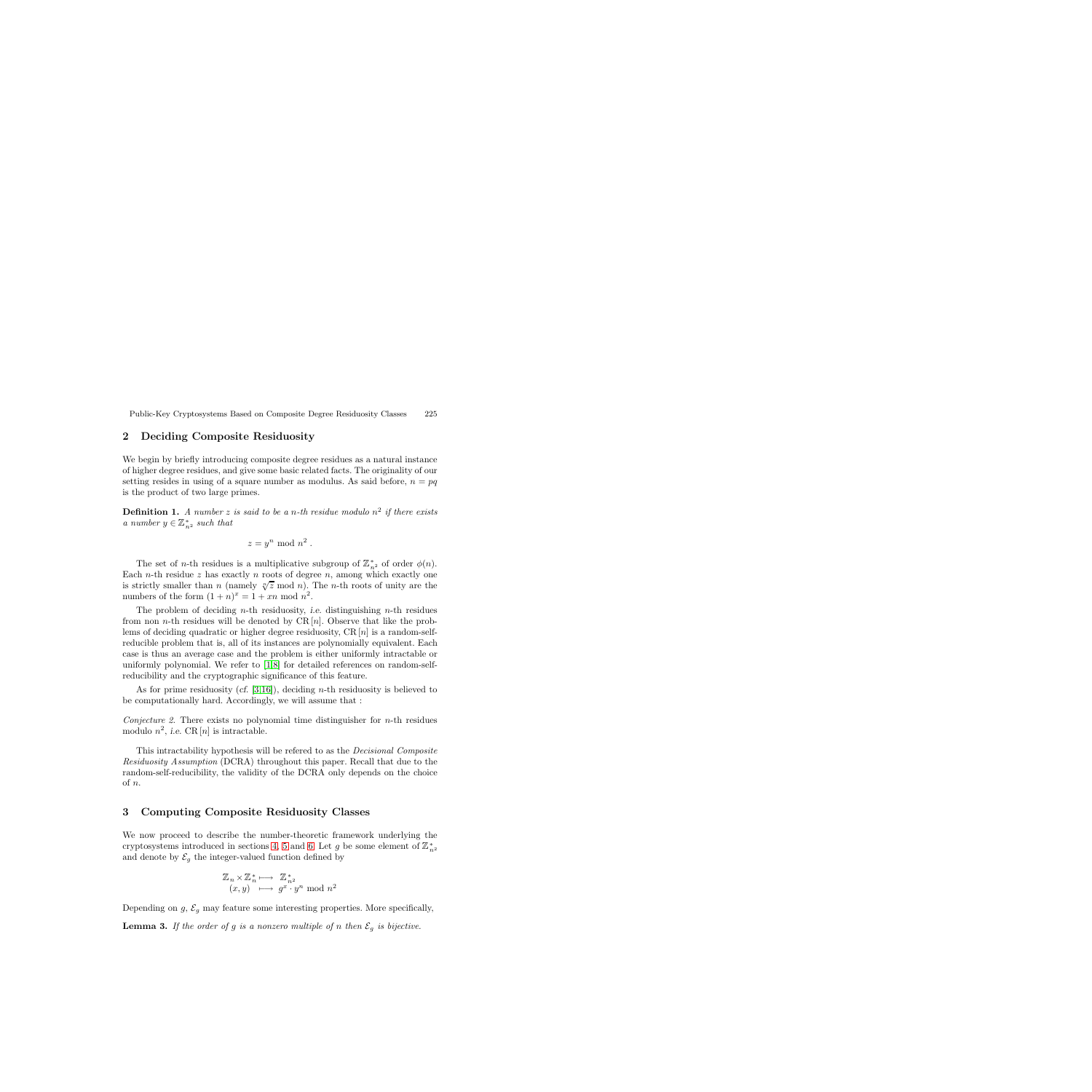We denote by  $\mathcal{B}_{\alpha} \subset \mathbb{Z}_{n^2}^*$  the set of elements of order  $n\alpha$  and by  $\beta$  their out union for  $\alpha = 1, \ldots, \lambda$ disjoint union for  $\alpha = 1, \dots, \lambda$ .

*Proof.* Since the two groups  $\mathbb{Z}_n \times \mathbb{Z}_n^*$  and  $\mathbb{Z}_{n^2}^*$  have the same number of ele-<br>ments  $n\phi(n)$ , we just have to prove that  $\mathcal{E}$  is injective. Suppose that  $a^{x_1}u^n$ ments  $n\phi(n)$ , we just have to prove that  $\mathcal{E}_g$  is injective. Suppose that  $g^{x_1}y_1^n =$ <br> $g^{x_2}y_1^n$  mod  $n^2$ . It comes  $g^{x_2-x_1}$ ,  $(y_2/y_1)^n - 1$  mod  $n^2$ , which implies  $g^{\lambda(x_2-x_1)}$  $g^{x_2}y_2^n$  mod  $n^2$ . It comes  $g^{x_2-x_1} \cdot (y_2/y_1)^n = 1$  mod  $n^2$ , which implies  $g^{\lambda(x_2-x_1)} =$ <br>1 mod  $n^2$ . Thus  $\lambda(x_2-x_1)$  is a multiple of a's order, and then a multiple of 1 mod  $n^2$ . Thus  $\lambda(x_2 - x_1)$  is a multiple of g's order, and then a multiple of n. Since  $gcd(\lambda, n) = 1$ ,  $x_2 - x_1$  is necessarily a multiple of n. Consequently,  $x_2 - x_1 = 0 \text{ mod } n$  and  $(y_2/y_1)^n = 1 \text{ mod } n^2$ , which leads to the unique solution  $y_2/y_1 = 1$  over  $\mathbb{Z}_n^*$ . This means that  $x_2 = x_1$  and  $y_2 = y_1$ . Hence,  $\mathcal{E}_g$  is bijective.  $\Box$ 

**Definition 4.** Assume that  $g \in \mathcal{B}$ . For  $w \in \mathbb{Z}_{n^2}^*$ , we call n-th residuosity class of w with respect to a the unique integer  $x \in \mathbb{Z}^*$  for which there exists  $u \in \mathbb{Z}^*$ *of* w with respect to g the unique integer  $x \in \mathbb{Z}_n$  for which there exists  $y \in \mathbb{Z}_n^*$ *such that*

$$
\mathcal{E}_g(x,y)=w.
$$

<span id="page-3-2"></span>Adopting Benaloh's notations [\[3\]](#page-14-12), the class of w is denoted  $[[w]]_q$ . It is worthwhile noticing the following property :

**Lemma 5.**  $[[w]]_q = 0$  *if and only if* w *is a n*-th residue modulo  $n^2$ . Furthermore,

$$
\forall w_1, w_2 \in \mathbb{Z}_{n^2}^* \quad [ [w_1 w_2]_g = [w_1]_g + [w_2]_g \mod n
$$

*that is, the class function*  $w \mapsto [w]_g$  *is a homomorphism from*  $(\mathbb{Z}_{n^2}^*, \times)$  *to*  $(\mathbb{Z}_n, +)$ <br>*for any*  $g \in \mathcal{B}$ *for any*  $g \in \mathcal{B}$ .

The *n*-th Residuosity Class Problem of base g, denoted Class  $[n, g]$ , is defined as the problem of computing the class function in base  $g$ : for a given  $w \in \mathbb{Z}_{n^2}^*$ ,<br>compute  $\llbracket w \rrbracket$  from w Before investigating further Class  $[n]$  also complexity we compute  $\llbracket w \rrbracket_q$  from w. Before investigating further Class  $[n, g]'$ s complexity, we begin by stating the following useful observations :

**Lemma 6.** *Class*  $[n, g]$  *is random-self-reducible over*  $w \in \mathbb{Z}_{n^2}^*$ .

*Proof.* Indeed, we can easily transform any  $w \in \mathbb{Z}_{n^2}^*$  into a random instance  $w' \in \mathbb{Z}^*$  with uniform distribution by posing  $w' = w \alpha^{\alpha} \beta^n$  mod  $n^2$  where  $\alpha$  $w' \in \mathbb{Z}_{n^2}^*$  with uniform distribution, by posing  $w' = w g^{\alpha} \beta^n \mod n^2$  where  $\alpha$ <br>and  $\beta$  are taken uniformly at random over  $\mathbb{Z}_n$  (the event  $\beta \not\in \mathbb{Z}^*$  occurs with and  $\beta$  are taken uniformly at random over  $\mathbb{Z}_n$  (the event  $\beta \notin \mathbb{Z}_n^*$  occurs with negligibly small probability). After  $\llbracket w \rrbracket$  has been computed, one has simply to negligibly small probability). After  $\llbracket w' \rrbracket_g$  has been computed, one has simply to<br>return  $\llbracket w \rrbracket = \llbracket w'' \rrbracket = \alpha \mod n$ return  $[\![w]\!]_g = [\![w']\!]_g - \alpha \mod n.$ 

<span id="page-3-0"></span>**Lemma 7.** *Class*  $[n, g]$  *is random-self-reducible over*  $g \in \mathcal{B}$ , *i.e.* 

$$
\forall g_1, \ g_2 \in \mathcal{B} \quad Class[n, g_1] \equiv Class[n, g_2].
$$

*Proof.* It can easily be shown that, for any  $w \in \mathbb{Z}_{n^2}^*$  and  $g_1, g_2 \in \mathcal{B}$ , we have

<span id="page-3-1"></span>
$$
\llbracket w \rrbracket_{g_1} = \llbracket w \rrbracket_{g_2} \llbracket g_2 \rrbracket_{g_1} \mod n \,, \tag{1}
$$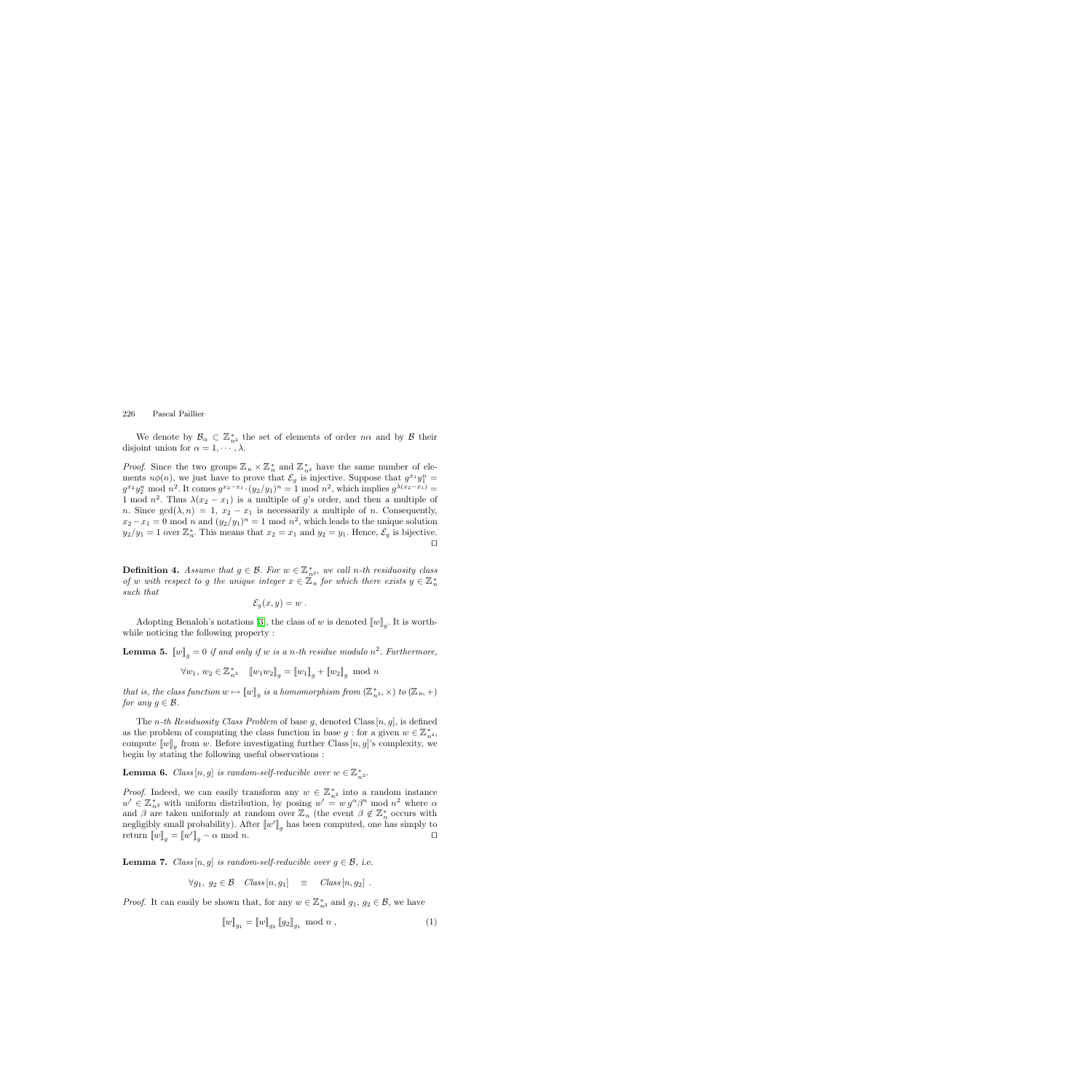which yields  $[[g_1]]_{g_2} = [[g_2]]_{g_1}^{-1}$  mod n and thus  $[[g_2]]_{g_1}$  is invertible modulo n.<br>Suppose that we are given an oracle for Class  $[n, a_1]$ . Reeding  $g_2$  and  $w$  into the Suppose that we are given an oracle for Class  $[n, g_1]$ . Feeding  $g_2$  and w into the oracle respectively gives  $\llbracket a_2 \rrbracket$  and  $\llbracket w \rrbracket$  and by straightforward deduction. oracle respectively gives  $[\![g_2]\!]_{q_1}$  and  $[\![w]\!]_{q_1}$ , and by straightforward deduction :

$$
\llbracket w \rrbracket_{g_2} = \llbracket w \rrbracket_{g_1} \llbracket g_2 \rrbracket_{g_1}^{-1} \mod n .
$$

Lemma [7](#page-3-0) essentially means that the complexity of Class  $[n, g]$  is independant from g. This enables us to look upon it as a computational problem which purely relies on  $n$ . Formally,

**Definition 8.** *We call Composite Residuosity Class Problem the computational problem Class*  $[n]$  *defined as follows : given*  $w \in \mathbb{Z}_{n^2}^*$  *and*  $g \in \mathcal{B}$ *, compute*  $[[w]]_g$ *.* 

We now proceed to find out which connections exist between the Composite Residuosity Class Problem and standard number-theoretic problems. We state first :

<span id="page-4-1"></span>**Theorem 9.**  $Class[n] \Leftrightarrow Fact[n].$ 

Before proving the theorem, observe that the set

$$
\mathcal{S}_n = \left\{ u < n^2 \mid u = 1 \text{ mod } n \right\}
$$

is a multiplicative subgroup of integers modulo  $n^2$  over which the function L such that

$$
\forall u \in \mathcal{S}_n \quad \mathcal{L}(u) = \frac{u-1}{n}
$$

<span id="page-4-0"></span>is clearly well-defined.

**Lemma 10.** *For any*  $w \in \mathbb{Z}_{n^2}^*$ ,  $L(w^{\lambda} \mod n^2) = \lambda [w]_{1+n} \mod n$ .

*Proof (of Lemma [10\)](#page-4-0).* Since  $1 + n \in \mathcal{B}$ , there exists a unique pair  $(a, b)$  in the set  $\mathbb{Z}_n \times \mathbb{Z}_n^*$  such that  $w = (1+n)^a b^n \mod n^2$ . By definition,  $a = [w]_{1+n}$ . Then

$$
w^{\lambda} = (1+n)^{a\lambda}b^{n\lambda} = (1+n)^{a\lambda} = 1 + a\lambda n \text{ mod } n^2,
$$

which yields the announced result.

*Proof (of Theorem [9\)](#page-4-1)*. Since  $[\![g]\!]_{1+n} = [\![1+n]\!]_g^{-1}$  mod *n* is invertible, a conse-<br>guanos of Lamma 10 is that  $[(\alpha) \mod n]^2$  is invertible module n. Name factoring quence of Lemma [10](#page-4-0) is that  $L(g^{\lambda} \mod n^2)$  is invertible modulo n. Now, factoring *n* obviously leads to the knowledge of  $\lambda$ . Therefore, for any  $g \in \mathcal{B}$  and  $w \in \mathbb{Z}_{n^2}^*$ , we can compute we can compute

$$
\frac{\mathcal{L}(w^{\lambda} \text{ mod } n^2)}{\mathcal{L}(g^{\lambda} \text{ mod } n^2)} = \frac{\lambda \llbracket w \rrbracket_{1+n}}{\lambda \llbracket g \rrbracket_{1+n}} = \frac{\llbracket w \rrbracket_{1+n}}{\llbracket g \rrbracket_{1+n}} = \llbracket w \rrbracket_g \text{ mod } n , \tag{2}
$$

<span id="page-4-3"></span>by *virtue* of Equation [1.](#page-3-1)  $\Box$ 

<span id="page-4-2"></span>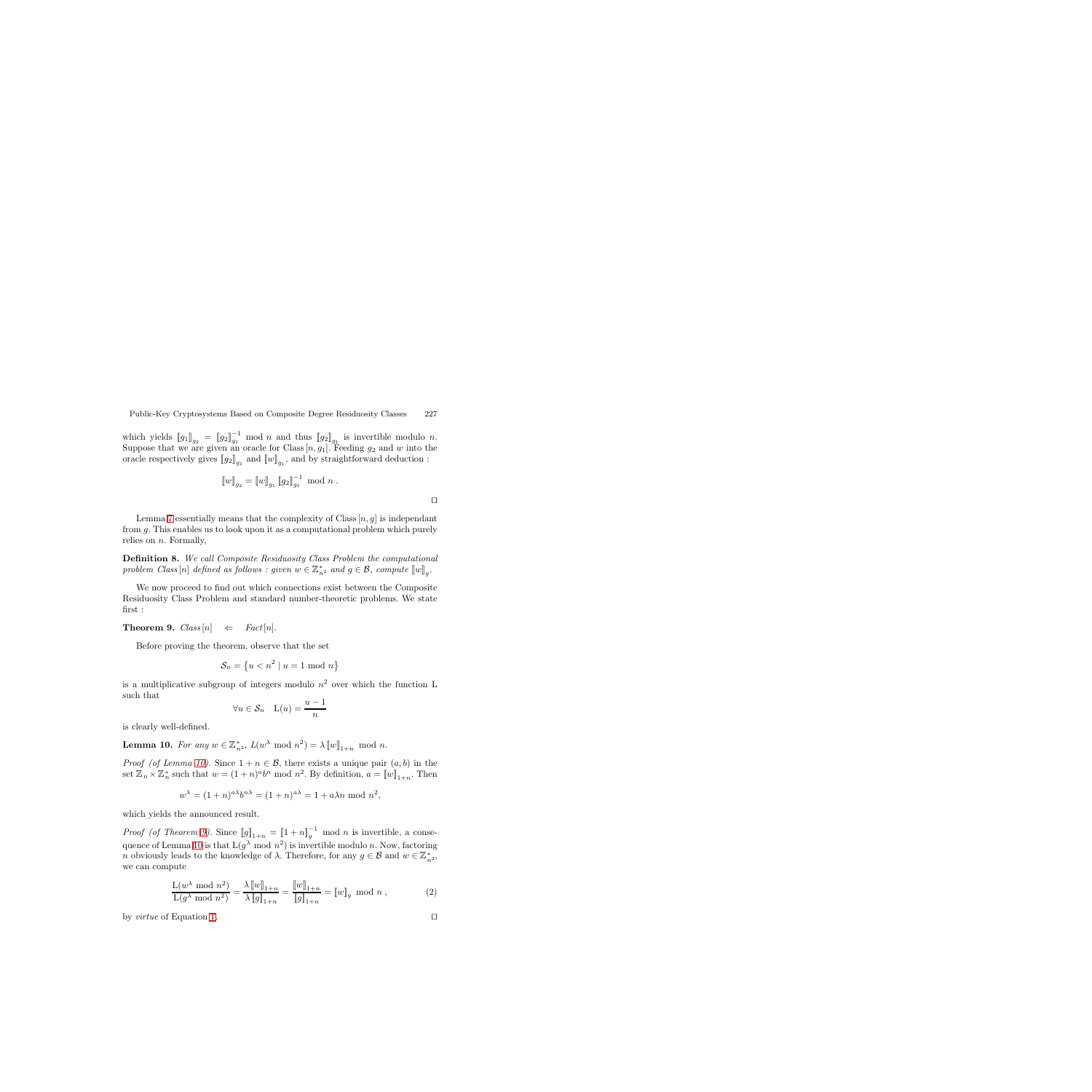**Theorem 11.**  $Class[n] \Leftrightarrow RSA[n, n].$ 

*Proof.* Since all the instances of Class  $[n, g]$  are computationally equivalent for  $g \in \mathcal{B}$ , and since  $1 + n \in \mathcal{B}$ , it suffices to show that

$$
Class[n, 1+n] \Leftrightarrow RSA[n, n].
$$

Let us be given an oracle for RSA [n, n]. We know that  $w = (1+n)^x \cdot y^n \mod n^2$ for some  $x \in \mathbb{Z}_n$  and  $y \in \mathbb{Z}_n^*$ . Therefore, we have  $w = y^n \mod n$  and we get y<br>by giving w mod n to the oracle From now by giving  $w \mod n$  to the oracle. From now,

$$
\frac{w}{y^n} = (1+n)^x = 1 + xn \bmod n^2,
$$

which discloses  $x = [w]_{1+n}$  as announced.

**Theorem 12.** *Let D-Class* [n] *be the decisional problem associated to Class* [n] *i.e.* given  $w \in \mathbb{Z}_{n^2}^*$ ,  $g \in \mathcal{B}$  and  $x \in \mathbb{Z}_n$ , decide whether  $x = \llbracket w \rrbracket_g$  or not. Then

$$
CR[n] \equiv D\text{-}\nClass[n] \Leftarrow \nClass[n] .
$$

*Proof.* The hierarchy D-Class  $|n| \Leftarrow$  Class  $|n|$  comes from the general fact that it is easier to verify a solution than to compute it. Let us prove the left-side equivalence. (⇒) Submit  $wg^{-x} \mod n^2$  to the oracle solving CR [n]. In case of n-th residuosity detection, the equality  $[\![wg^{-x}]\!]_q = 0$  implies  $[\![w]\!]_q = x$  by Lemma [5](#page-3-2) and then answer "Yes". Otherwise answer "No" or "Failure" according to the oracle's response. ( $\Leftarrow$ ) Choose an arbitrary  $q \in \mathcal{B}$  (1+n will do) and submit the triple  $(g, w, x = 0)$  to the oracle solving D-Class [n]. Return the oracle's answer without change. without change.

To conclude, the computational hierarchy we have been looking for was

$$
CR[n] \equiv D-Class[n] \Leftarrow Class[n] \Leftarrow RSA[n, n] \Leftarrow Fact[n], \quad (3)
$$

with serious doubts concerning a potential equivalence, excepted possibly between D-Class  $[n]$  and Class  $[n]$ . Our second intractability hypothesis will be to assume the hardness of the Composite Residuosity Class Problem by making the following conjecture :

*Conjecture 13.* There exists no probabilistic polynomial time algorithm that solves the Composite Residuosity Class Problem, *i.e.* Class  $[n]$  is intractable.

By contrast to the Decisional Composite Residuosity Assumption, this conjecture will be refered to as the *Computational Composite Residuosity Assumption* (CCRA). Here again, random-self-reducibility implies that the validity of the CCRA is only conditioned by the choice of n. Obviously, if the DCRA is true then the CCRA is true as well. The converse, however, still remains a challenging open question.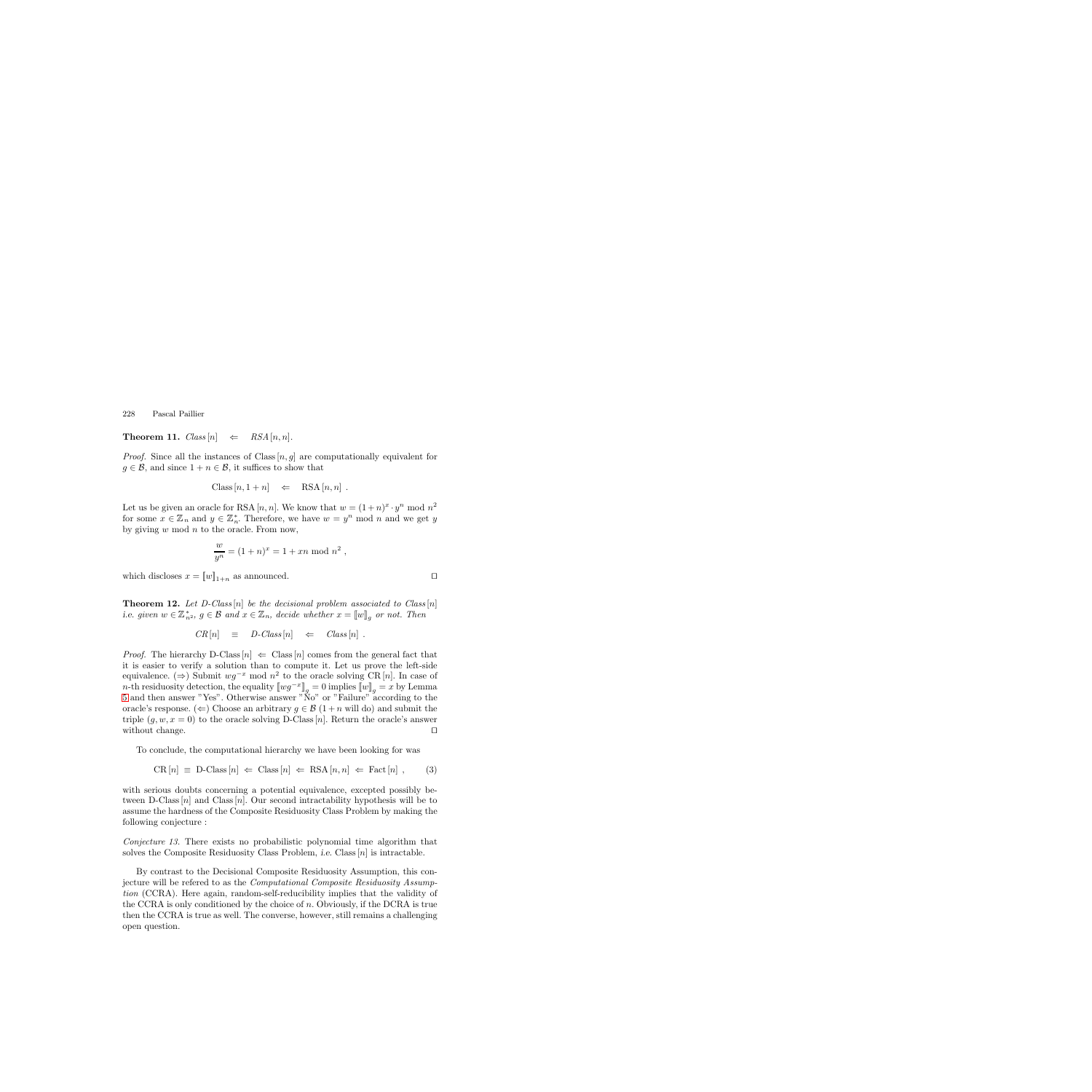#### <span id="page-6-0"></span>**4 A New Probabilistic Encryption Scheme**

We now proceed to describe a public-key encryption scheme based on the Composite Residuosity Class Problem. Our methodology is quite natural : employing  $\mathcal{E}_q$  for encryption and the polynomial reduction of Theorem [9](#page-4-1) for decryption, using the factorisation as a trapdoor.

Set  $n = pq$  and randomly select a base  $q \in \mathcal{B}$ : as shown before, this can be done efficiently by checking whether

<span id="page-6-1"></span>
$$
\gcd\left(\mathcal{L}(g^{\lambda} \bmod n^2), n\right) = 1.
$$
 (4)

Now, consider  $(n, g)$  as public parameters whilst the pair  $(p, q)$  (or equivalently  $\lambda$ ) remains private. The cryptosystem is depicted below.

```
Encryption :
                    plaintext m < nselect a random r < nciphertext c = q^m \cdot r^n \mod n^2Decryption :
                    ciphertext c < n^2plaintext m = \frac{\text{L}(c^{\lambda} \mod n^2)}{\text{L}(g^{\lambda} \mod n^2)} \mod n
```
**Scheme 1.** Probabilistic Encryption Scheme Based on Composite Residuosity.

The correctness of the scheme is easily verified from Equation [2,](#page-4-2) and it is straightforward that the encryption function is a trapdoor function with  $\lambda$  (that is, the knowledge of the factors of  $n$ ) as the trapdoor secret. One-wayness is based on the computational problem discussed in the previous section.

**Theorem 14.** *Scheme 1 is one-way if and only if the Computational Composite Residuosity Assumption holds.*

*Proof.* Inverting our scheme is by definition the Composite Residuosity Class Problem.

**Theorem 15.** *Scheme 1 is semantically secure if and only if the Decisional Composite Residuosity Assumption holds.*

*Proof.* Assume that  $m_0$  and  $m_1$  are two known messages and c the ciphertext of either  $m_0$  or  $m_1$ . Due to Lemma [5,](#page-3-2) c is the ciphertext of  $m_0$  if and only if  $cg^{-m_0}$  mod  $n^2$  is a *n*-th residue. Therefore, a successfull chosen-plaintext attacker could decide composite residuosity, and *vice-versa*. □ tacker could decide composite residuosity, and *vice-versa*.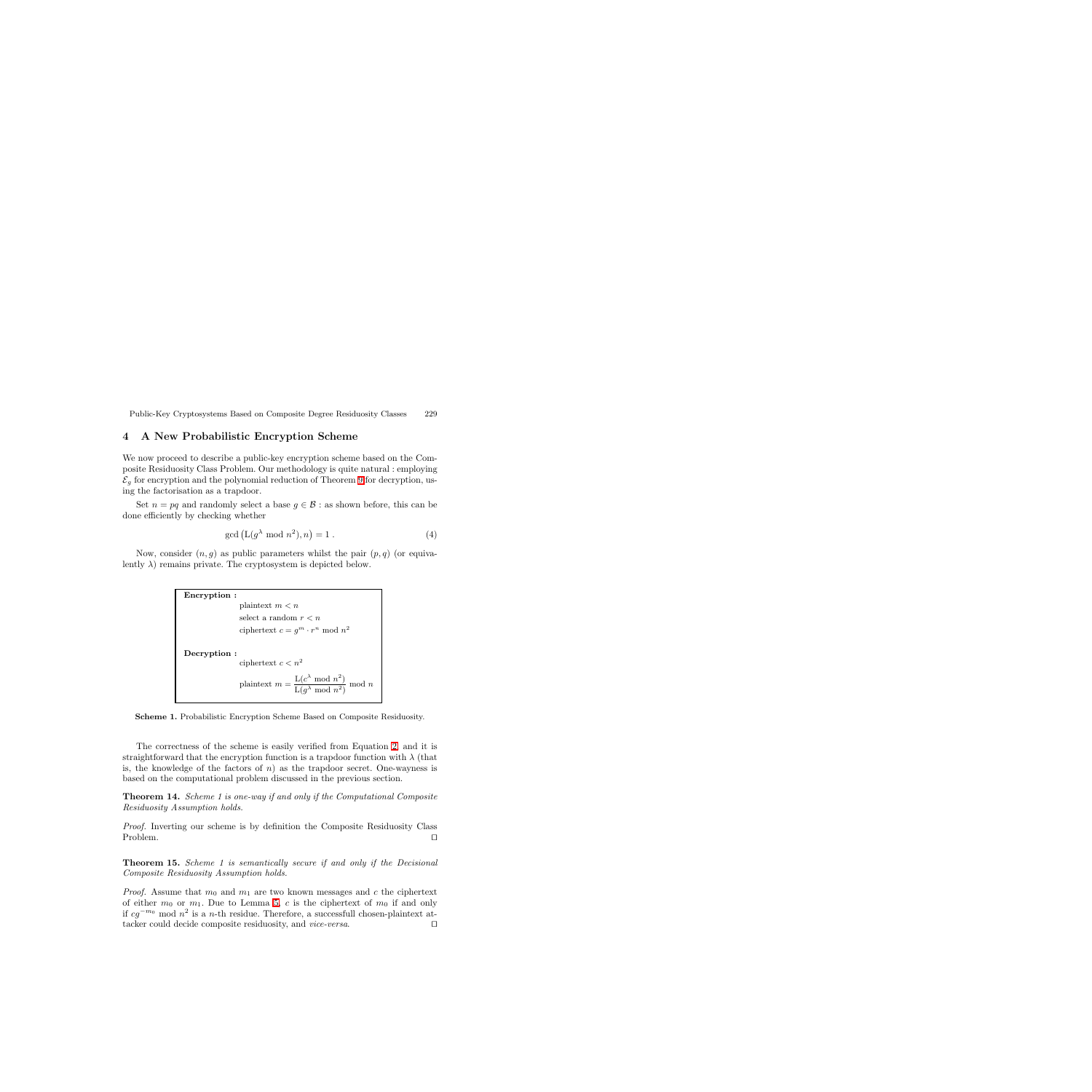# <span id="page-7-0"></span>**5 A New One-Way Trapdoor Permutation**

One-way trapdoor permutations are very rare cryptographic objects : we refer the reader to [\[22\]](#page-15-12) for an exhaustive documentation on these. In this section, we show how to use the trapdoor technique introduced in the previous section to derive a permutation over  $\mathbb{Z}_{n^2}^*$ .

As before,  $n$  stands for the product of two large primes and  $g$  is chosen as in Equation [4.](#page-6-1)

> **Encryption :** plaintext  $m < n^2$ split m into  $m_1$ ,  $m_2$  such that  $m = m_1 + nm_2$ ciphertext  $c = g^{m_1} m_2^{\ n} \mod n^2$ **Decryption :** ciphertext $c < n^2$ **Step 1.**  $m_1 = \frac{\text{L}(c^{\lambda} \mod n^2)}{\text{L}(g^{\lambda} \mod n^2)} \mod n$ **Step 2.**  $c' = cg^{-m_1} \mod n$ **Step 3.**  $m_2 = c^{n-1} \bmod \lambda \mod n$ plaintext  $m = m_1 + nm_2$

**Scheme 2.** A Trapdoor Permutation Based on Composite Residuosity.

We first show the scheme's correctness. Clearly, Step 1 correctly retrieves  $m_1 = m$  mod n as in Scheme 1. Step 2 is actually an unblinding phase which is necessary to recover  $m_2^n$  mod n. Step 3 is an RSA decryption with a public<br>exponent  $e - n$ . The final step recombines<sup>2</sup> the original message m. The fact that exponent  $e = n$ . The final step recombines<sup>[2](#page-7-1)</sup> the original message m. The fact that Scheme 2 is a permutation comes from the bijectivity of  $\mathcal{E}_g$ . Again, trapdoorness is based on the factorisation of  $n$ . Regarding one-wayness, we state :

#### <span id="page-7-2"></span>**Theorem 16.** *Scheme 2 is one-way if and only if RSA* [n, n] *is hard.*

*Proof.* a) Since Class  $[n] \Leftarrow$  RSA  $[n, n]$  (Theorem [11\)](#page-4-3), extracting *n*-th roots modulo *n* is sufficient to compute  $m_1$  from  $\mathcal{E}_g(m_1, m_2)$ . Retrieving  $m_2$  then requires one more additionnal extraction. Thus, inverting Scheme 2 cannot be harder than extracting *n*-th roots modulo *n*. b) Conversely, an oracle which inverts Scheme 2 allows root extraction : first query the oracle to get the two

<span id="page-7-1"></span><sup>&</sup>lt;sup>2</sup> note that every public bijection  $m \leftrightarrow (m_1, m_2)$  fits the scheme's structure, but euclidean division appears to be the most natural one.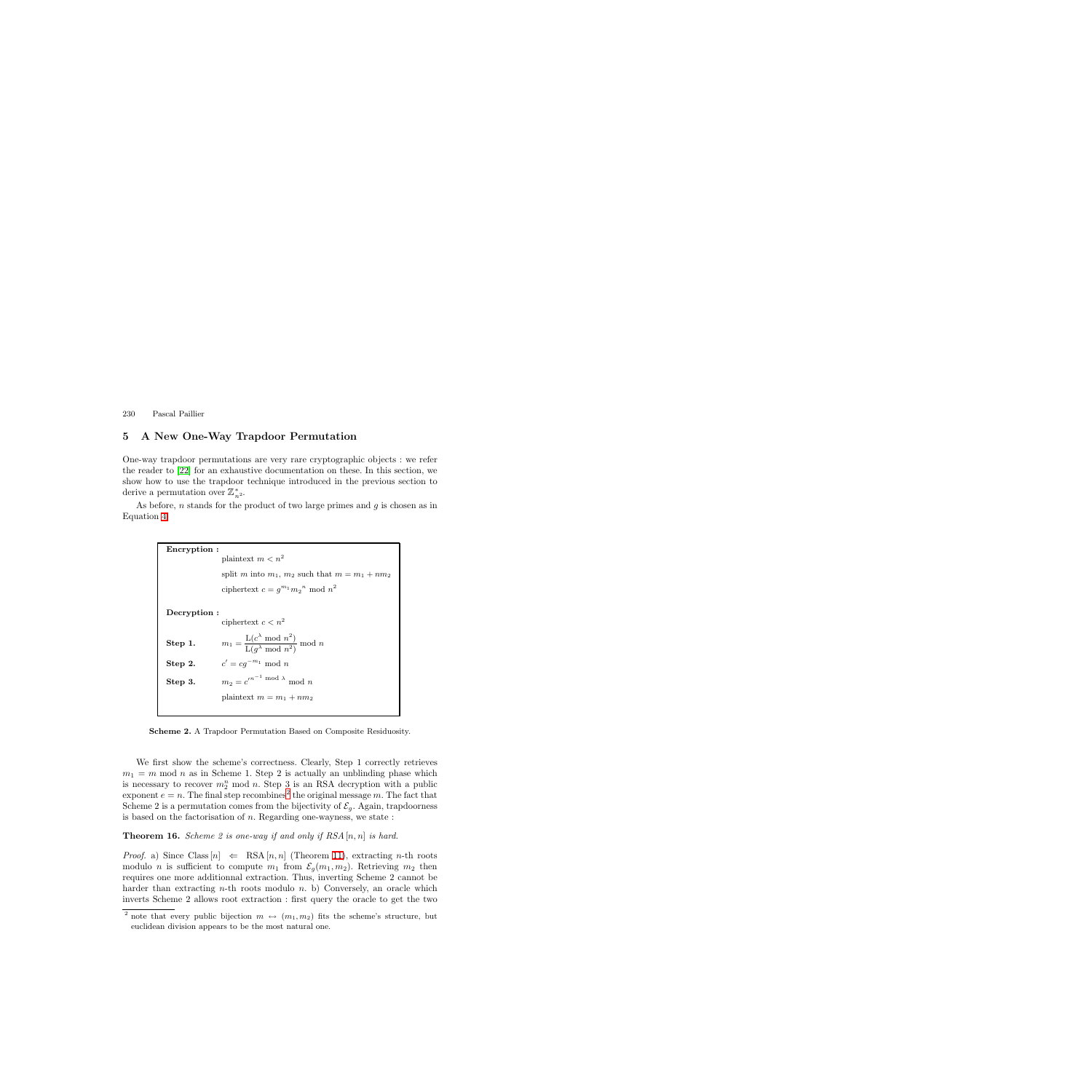numbers a and b such that  $1 + n = g^a b^n \mod n^2$ . Now if  $w = y_0^n \mod n$ , query<br>the oracle again to obtain x and y such that  $w = a^x y_0^n \mod n^2$ . Since  $1 + n \in \mathcal{B}$ . the oracle again to obtain x and y such that  $w = g^x y^n \text{ mod } n^2$ . Since  $1 + n \in \mathcal{B}$ , we know there exists an  $x_0$  such that  $w = (1 + n)^{x_0} y_0^n \text{ mod } n^2$ , wherefrom

$$
w = (g^a b^n)^{x_0} y_0^n = g^{ax_0 \mod n} (g^{ax_0 \text{ div } n} b^{x_0} y_0)^n \mod n^2.
$$

By identification with  $w = g^x y^n \mod n^2$ , we get  $x_0 = x a^{-1} \mod n$  and finally  $y_0 = y a^{-(ax_0 \text{ div } n)} b^{-x_0} \mod n$  which is the wanted value.  $y_0 = yg^{-(ax_0 \text{ div } n)}b^{-x_0} \text{ mod } n$  which is the wanted value.

*Remark 17.* Note that by definition of  $\mathcal{E}_g$ , the cryptosystem requires that  $m_2 \in$  $\mathbb{Z}_n^*$ , just like in the RSA setting. The case  $m_2 \notin \mathbb{Z}_n^*$  either allows to factor n or lacked to the ciphertext zero for all possible values of  $m_1$ . A consequence of this leads to the ciphertext zero for all possible values of  $m_1$ . A consequence of this fact is that our trapdoor permutation cannot be employed *ad hoc* to encrypt short messages *i.e.* messages smaller than *n*.

**Digital Signatures.** Finally, denoting by  $h : \mathbb{N} \mapsto \{0, 1\}^k \subset \mathbb{Z}_{n^2}^*$  a hash function see as a random oracle [2], we obtain a digital signature scheme as follows. tion see as a random oracle [\[2\]](#page-14-13), we obtain a digital signature scheme as follows. For a given message m, the signer computes the signature  $(s_1, s_2)$  where

$$
\begin{cases}\ns_1 = \frac{\text{L}(h(m)^\lambda \mod n^2)}{\text{L}(g^\lambda \mod n^2)} \mod n \\
s_2 = (h(m)g^{-s_1})^{1/n \mod \lambda} \mod n\n\end{cases}
$$

and the verifier checks that

$$
h(m) \stackrel{?}{=} g^{s_1} s_2^n \bmod n^2.
$$

**Corollary 18 (of Theorem [16\)](#page-7-2).** *In the random oracle model, an existential forgery of our signature scheme under an adaptive chosen message attack has a negligible success probability provided that RSA* [n, n] *is intractable.*

Although we feel that the above trapdoor permutation remains of moderate interest due to its equivalence with RSA, the rarity of such objects is such that we find it useful to mention its existence. Moreover, the homomorphic properties of this scheme, discussed in section [8,](#page-12-0) could be of a certain utility regarding some (still unresolved) cryptographic problems.

#### <span id="page-8-0"></span>**6 Reaching Almost-Quadratic Decryption Complexity**

Most popular public-key cryptosystems present a cubic decryption complexity, and this is the case for Scheme 1 as well. The fact that no faster (and still appropriately secure) designs have been proposed so far strongly motivates the search for novel trapdoor functions allowing increased decryption performances. This section introduces a slightly modified version of our main scheme (Scheme 1) which features an  $\mathcal{O}(|n|^{2+\epsilon})$  decryption complexity.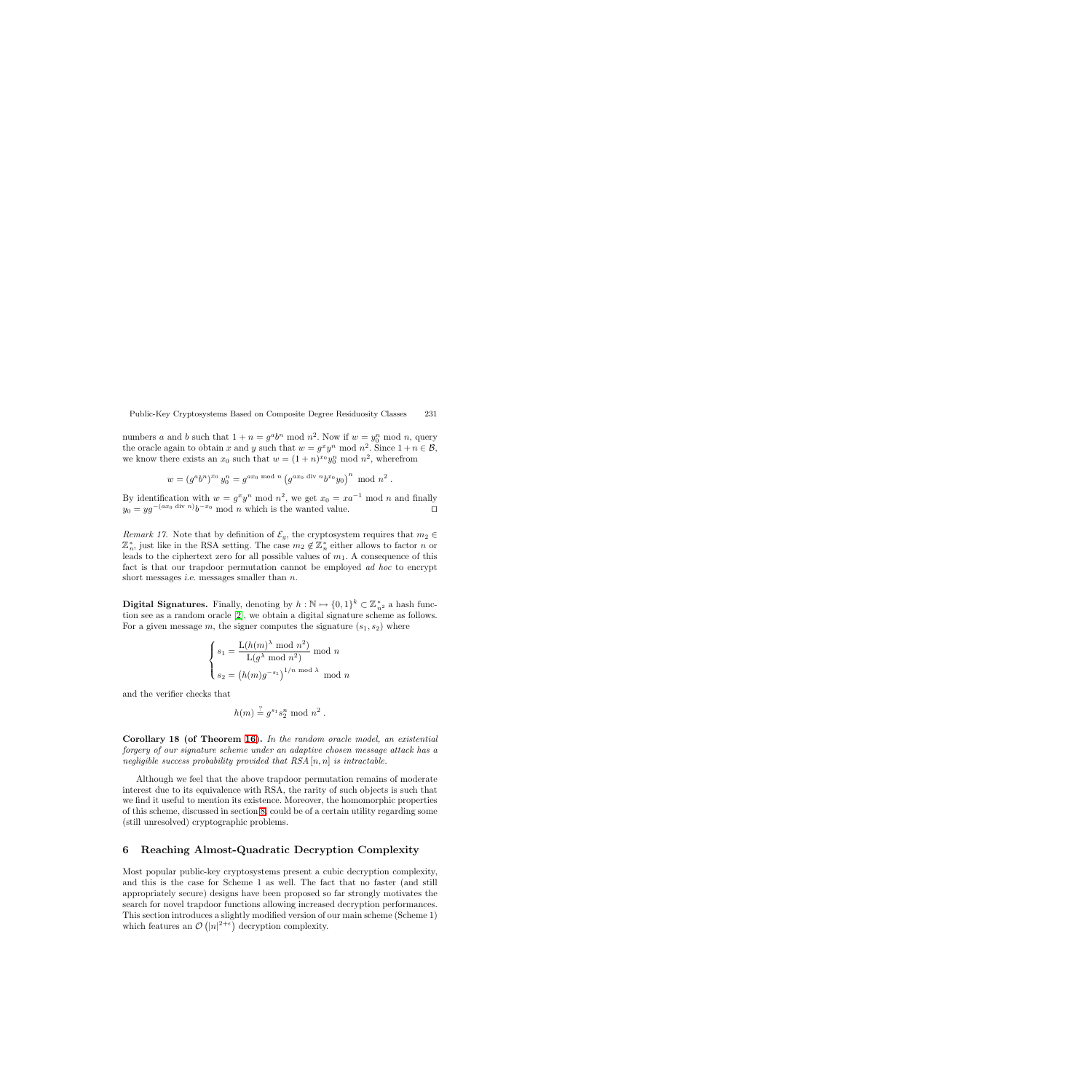Here, the idea consists in restricting the ciphertext space  $\mathbb{Z}_{n^2}^*$  to the sub-<br>up  $\leq a >$  of smaller order by taking advantage of the following extension of group  $\langle g \rangle$  of smaller order by taking advantage of the following extension of Equation [2.](#page-4-2) Assume that  $g \in \mathcal{B}_{\alpha}$  for some  $1 \leq \alpha \leq \lambda$ . Then for any  $w \in \langle g \rangle$ ,

$$
[\![w]\!]_g = \frac{\mathcal{L}(w^{\alpha} \bmod n^2)}{\mathcal{L}(g^{\alpha} \bmod n^2)} \bmod n .
$$
 (5)

This motivates the cryptosystem depicted below.

```
Encryption :
                   plaintext m < nrandomly select r < nciphertext c = g^{m+nr} mod n^2Decryption :
                   ciphertext c < n^2plaintext m = \frac{\text{L}(c^{\alpha} \mod n^2)}{\text{L}(g^{\alpha} \mod n^2)} \mod n
```
**Scheme 3.** Variant with fast decryption.

Note that this time, the encryption function's trapdoorness relies on the knowledge of  $\alpha$  (instead of  $\lambda$ ) as secret key. The most computationally expensive operation involved in decryption is the modular exponentiation  $c \to c^{\alpha}$  mod  $n^2$ which runs in complexity  $\mathcal{O}(|n|^2|\alpha|)$  (to be compared to  $\mathcal{O}(|n|^3)$  in Scheme 1). If g is chosen in such a way that  $|\alpha| = \Omega(|n|\epsilon)$  for some  $\epsilon > 0$ , then decryption will<br>only take  $\mathcal{O}(|n|^{2+\epsilon})$  bit operations. To the best of our knowledge, Scheme 3 is the only take  $\mathcal{O}(|n|^{2+\epsilon})$  bit operations. To the best of our knowledge, Scheme 3 is the only public-key cryptosystem based on modular arithmetics whose decryption only public-key cryptosystem based on modular arithmetics whose decryption function features such a property.

Clearly, inverting the encryption function does not rely on the composite residuosity class problem, since this time the ciphertext is known to be an element of  $\langle g \rangle$ , but on a weaker instance. More formally,

**Theorem 19.** *We call Partial Discrete Logarithm Problem the computational problem PDL*  $[n, g]$  *defined as follows : given*  $w \in \{g\}$ , *compute*  $\llbracket w \rrbracket_q$ *. Then Scheme 3 is one-way if and only if PDL* [n, g] *is hard.*

**Theorem 20.** *We call Decisional Partial Discrete Logarithm Problem the decisional problem D-PDL* [n, g] *defined as follows : given*  $w \in \langle g \rangle$  and  $x \in \mathbb{Z}_n$ , *decide whether*  $\llbracket w \rrbracket_q = x$ . Then Scheme 3 is semantically secure if and only if *D-PDL*[n, g] *is hard.*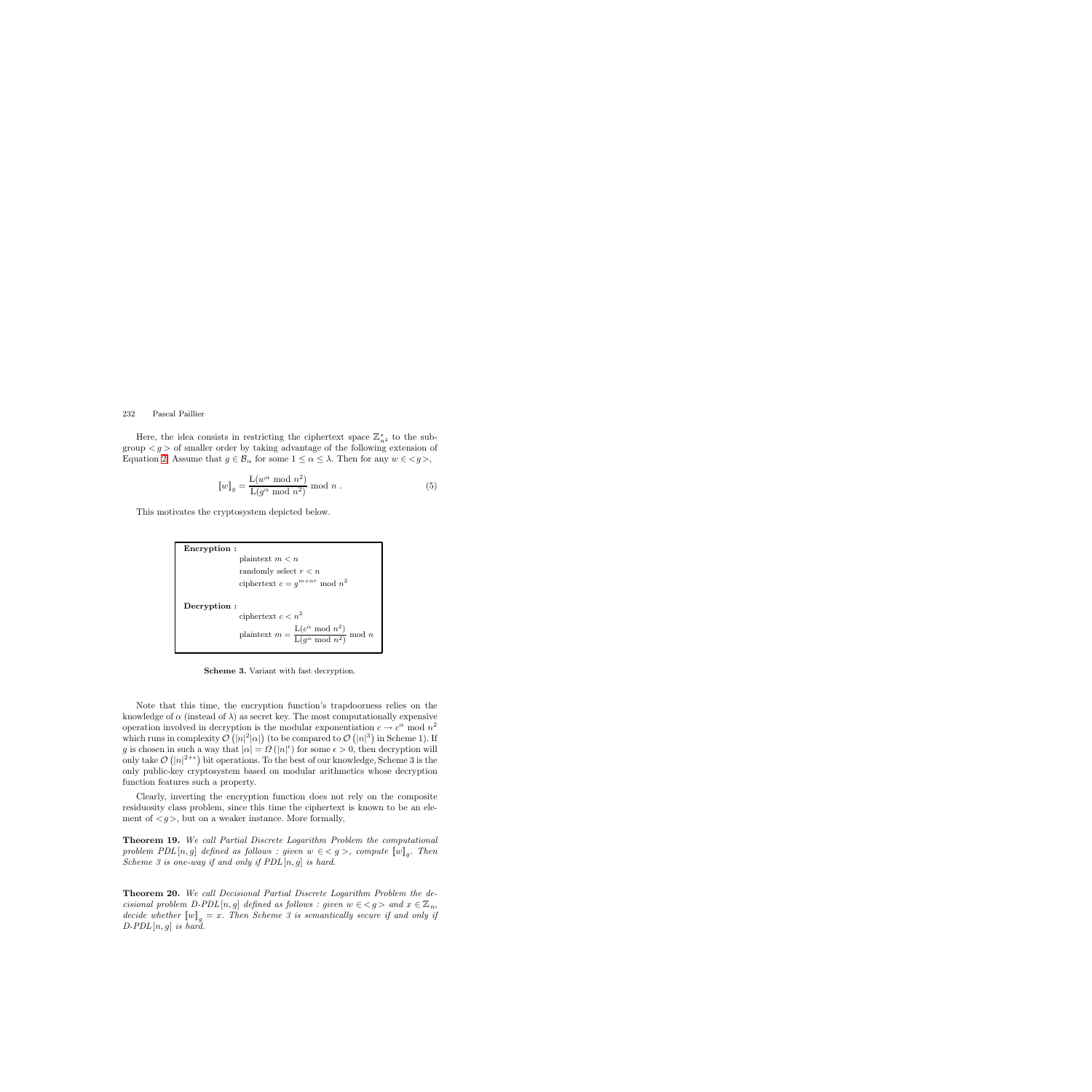The proofs are similar to those given in section [4.](#page-6-0) By opposition to the original class problems, these ones are not random-self-reducible over  $g \in \mathcal{B}$  but over cyclic subgroups of  $\mathcal{B}$ , and present other interesting characteristics that we do not discuss here due to the lack of space. Obviously,

$$
\mathrm{PDL}\left[ n,g \right] \quad \Leftarrow \quad \mathrm{Class}\left[ n \right] \quad \text{and} \quad \mathrm{D}\text{-}\mathrm{PDL}\left[ n,g \right] \quad \Leftarrow \quad \mathrm{CR}\left[ n \right]
$$

but equivalence can be reached when g is of maximal order  $n\lambda$  and n the product of two safe primes. When  $g \in \mathcal{B}_{\alpha}$  for some  $\alpha < \lambda$  such that  $|\alpha| = \Omega(|n|^{\epsilon})$  for  $\epsilon > 0$ , we conjecture that both PDL  $[n, a]$  and D-PDL  $[n, a]$  are intractable  $\epsilon > 0$ , we conjecture that both PDL [n, g] and D-PDL [n, g] are intractable.

In order to thwart Baby-Step Giant-Step attacks, we recommend the use of 160-bit prime numbers for  $\alpha s$  in practical use. This can be managed by an appropriate key generation. In this setting, the computational load of Scheme 3 is smaller than a RSA decryption with Chinese Remaindering for  $|n| > 1280$ . Next section provides tight evaluations and performance comparisons for all the encryption schemes presented in this paper.

#### **7 Efficiency and Implementation Aspects**

In this section, we briefly analyse the main practical aspects of computations required by our cryptosystems and provide various implementation strategies for increased performance.

**Key Generation.** The prime factors  $p$  and  $q$  must be generated according to the usual recommandations in order to make n as hard to factor as possible. The fast variant (Scheme 3) requires additionally  $\lambda = \text{lcm}(p-1, q-1)$  to be a multiple of a 160-bit prime integer, which can be managed by usual DSA-prime generation or other similar techniques. The base  $g$  can be chosen randomly among elements of order divisible by  $n$ , but note that the fast variant will require a specific treatment (typically raise an element of maximal order to the power  $\lambda/\alpha$ ). The whole generation may be made easier by carrying out computations separately mod  $p^2$  and mod  $q^2$  and Chinese-remaindering g mod  $p^2$  and g mod  $q^2$  at the very end.

**Encryption.** Encryption requires a modular exponentiation of base g. The computation may be significantly accelerated by a judicious choice of  $g$ . As an illustrative example, taking  $q = 2$  or small numbers allows an immediate speed-up factor of  $1/3$ , provided the chosen value fulfills the requirement  $g \in \mathcal{B}$  imposed by the setting. Optionally, g could even be fixed to a constant value if the key generation process includes a specific adjustment. At the same time, pre-processing techniques for exponentiating a constant base can dramatically reduce the computational cost. The second computation  $r^n$  or  $g^{nr}$  mod  $n^2$  can also be computed in advance.

**Decryption.** Computing  $L(u)$  for  $u \in S_n$  may be achieved at a very low cost (only one multiplication modulo  $2^{|n|}$ ) by precomputing  $n^{-1}$  mod  $2^{|n|}$ . The constant parameter stant parameter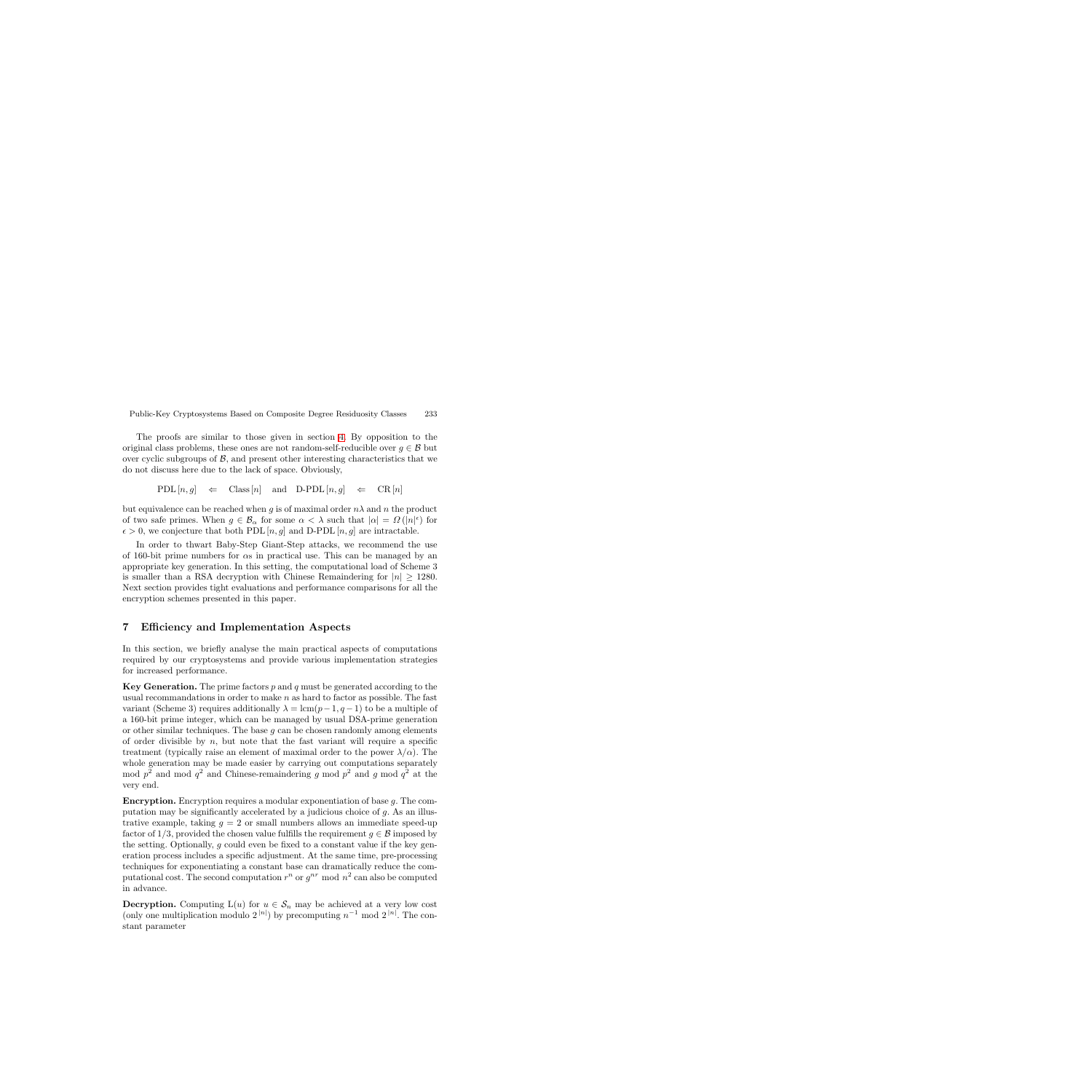$$
L(g^{\lambda} \bmod n^2)^{-1} \bmod n \quad \text{or} \quad L(g^{\alpha} \bmod n^2)^{-1} \bmod n
$$

can also be precomputed once for all.

**Decryption using Chinese-remaindering.** The Chinese Remainder Theorem [\[6\]](#page-14-14) can be used to efficiently reduce the decryption workload of the three cryptosystems. To see this, one has to employ the functions  $L_p$  and  $L_q$  defined over

$$
S_p = \{x < p^2 \mid x = 1 \mod p\}
$$
 and  $S_q = \{x < q^2 \mid x = 1 \mod q\}$ 

by

$$
L_p(x) = \frac{x-1}{p}
$$
 and  $L_q(x) = \frac{x-1}{q}$ .

Decryption can therefore be made faster by separately computing the message mod  $p$  and mod  $q$  and recombining modular residues afterwards :

> $m_p = L_p(c^{p-1} \mod p^2) h_p \mod p$  $m_q = \mathcal{L}_q(c^{q-1} \mod q^2) h_q \mod q$  $m = \text{CRT}(m_p, m_q) \text{ mod } pq$

with precomputations

$$
h_p = L_p(g^{p-1} \mod p^2)^{-1} \mod p
$$
 and  
 $h_q = L_q(g^{q-1} \mod q^2)^{-1} \mod q$ .

where  $p-1$  and  $q-1$  have to be replaced by  $\alpha$  in the fast variant.

**Performance evaluations.** For each  $|n| = 512, \dots, 2048$ , the modular multiplication of bitsize  $|n|$  is taken as the unitary operation, we assume that the execution time of a modular multiplication is quadratic in the operand size and that modular squares are computed by the same routine. Chinese remaindering, as well as random number generation for probabilistic schemes, is considered to be negligible. The RSA public exponent is taken equal to  $F_4 = 2^{16} + 1$ . The parameter  $q$  is set to 2 in our main scheme, as well as in the trapdoor permutation. Other parameters, secret exponents or messages are assumed to contain about the same number of ones and zeroes in their binary representation.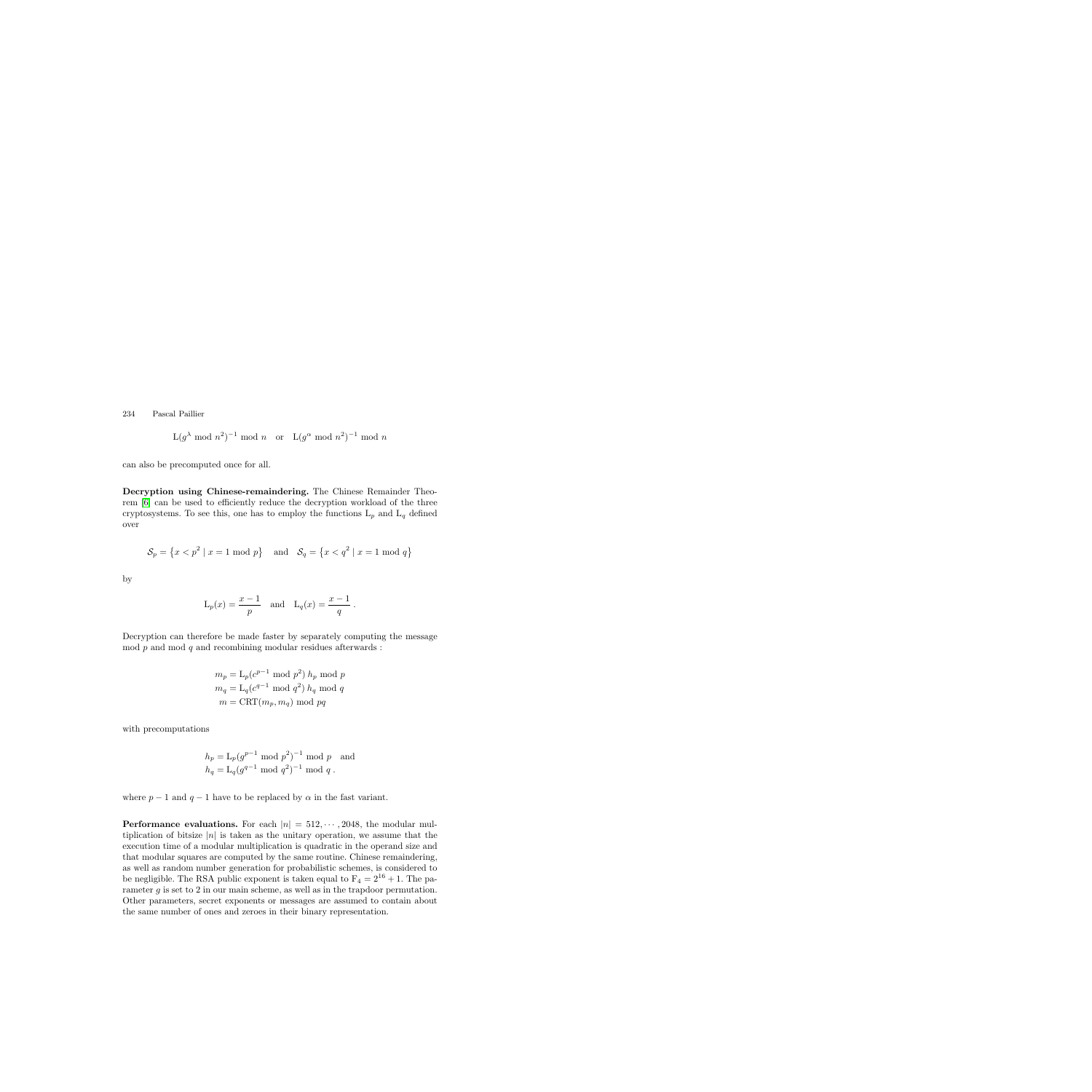| <b>Schemes</b>    | Main Scheme | Permutation | Fast Variant   | RSA           | ElGamal   |
|-------------------|-------------|-------------|----------------|---------------|-----------|
| One-wayness       | Class[n]    | RSA[n, n]   | PDL[n,g]       | $RSA[n, F_4]$ | DH[p]     |
| Semantic Sec.     | CR[n]       | none        | D-PDL $[n, g]$ | none          | $D-DH[p]$ |
| Plaintext size    | n           | 2  n        | n              | n             | p         |
| Ciphertext size   | 2  n        | 2  n        | 2  n           | n             | 2 p       |
| Encryption        |             |             |                |               |           |
| $ n ,  p  = 512$  | 5120        | 5120        | 4032           | 17            | 1536      |
| $ n ,  p  = 768$  | 7680        | 7680        | 5568           | 17            | 2304      |
| $ n ,  p  = 1024$ | 10240       | 10240       | 7104           | 17            | 3072      |
| $ n ,  p  = 1536$ | 15360       | 1536        | 10176          | 17            | 4608      |
| $ n ,  p  = 2048$ | 20480       | 20480       | 13248          | 17            | 6144      |
| Decryption        |             |             |                |               |           |
| $ n ,  p  = 512$  | 768         | 1088        | 480            | 192           | 768       |
| $ n ,  p  = 768$  | 1152        | 1632        | 480            | 288           | 1152      |
| $ n ,  p  = 1024$ | 1536        | 2176        | 480            | 384           | 1536      |
| $ n ,  p  = 1536$ | 2304        | 3264        | 480            | 576           | 2304      |
| $ n ,  p  = 2048$ | 3072        | 4352        | 480            | 768           | 3072      |

These estimates are purely indicative, and do not result from an actual implementation. We did not include the potential pre-processing stages. Chinese remaindering is taken into account in cryptosystems that allow it *i.e.* all of them excepted ElGamal.

#### <span id="page-12-0"></span>**8 Properties**

Before concluding, we would like to stress again the algebraic characteristics of our cryptosystems, especially those of Schemes 1 and 3.

**Random-Self-Reducibility.** This property actually concerns the underlying number-theoretic problems CR  $[n]$  and Class  $[n]$  and, to some extent, their weaker versions D-PDL  $[n, g]$  and PDL  $[n, g]$ . Essentially, random-self-reducible problems are as hard on average as they are in the worst case : both RSA and the Discrete Log problems have this feature. Problems of that type are believed to yield good candidates for one-way functions [\[1\]](#page-14-10).

**Additive Homomorphic Properties.** As already seen, the two encryption functions  $m \mapsto g^m r^n \mod n^2$  and  $m \mapsto g^{m+nr} \mod n^2$  are additively homomorphic on  $\mathbb{Z}_n$ . Practically, this leads to the following identities :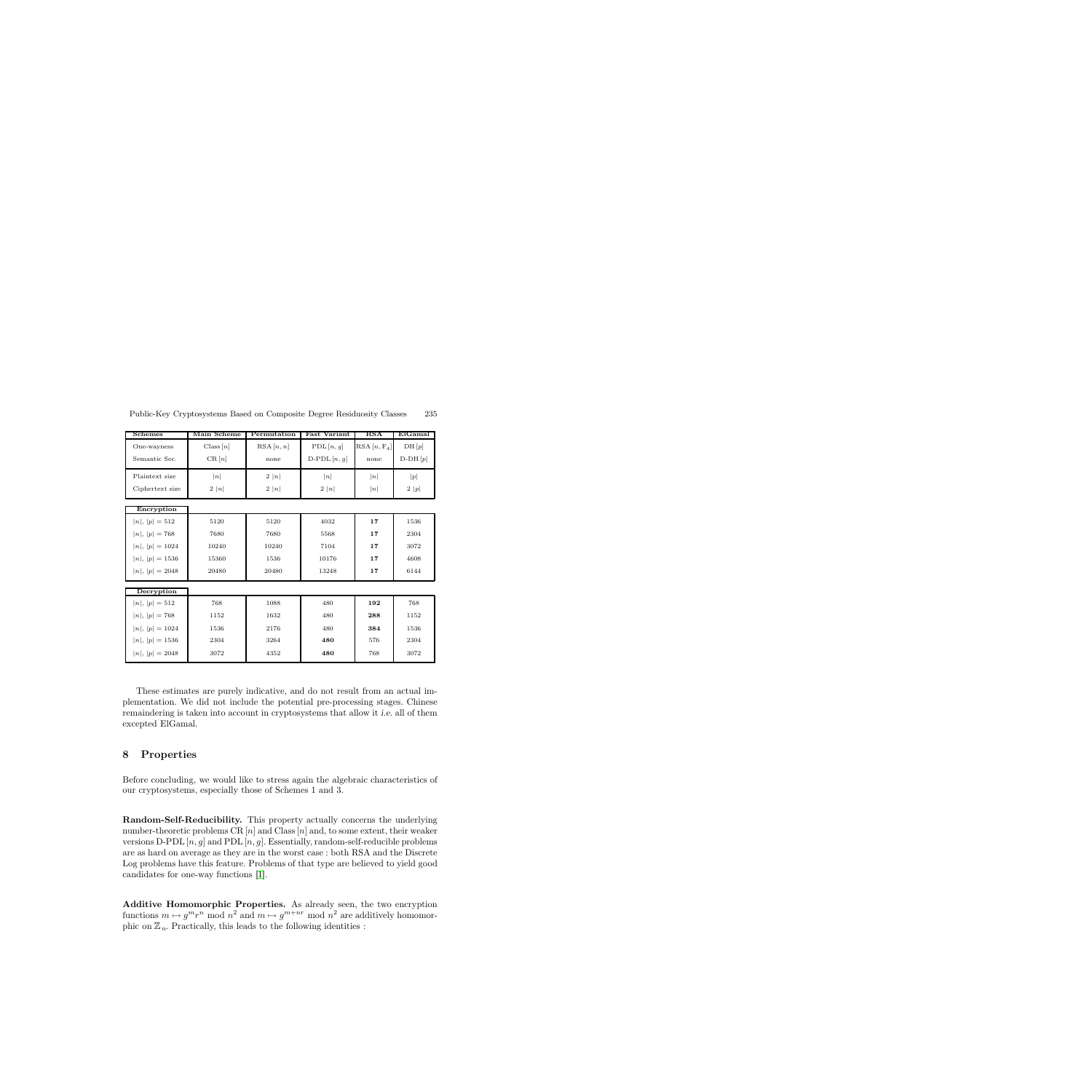$$
\forall m_1, m_2 \in \mathbb{Z}_n \text{ and } k \in \mathbb{N}
$$
  

$$
D(E(m_1) E(m_2) mod n^2) = m_1 + m_2 mod n
$$
  

$$
D(E(m)^k mod n^2) = km mod n
$$
  

$$
D(E(m_1) g^{m_2} mod n^2) = m_1 + m_2 mod n
$$
  

$$
D(E(m_1)^{m_2} mod n^2) \}
$$
  

$$
D(E(m_2)^{m_1} mod n^2) \}
$$
  

$$
= m_1 m_2 mod n.
$$

These properties are known to be particularly appreciated in the design of voting protocols, threshold cryptosystems, watermarking and secret sharing schemes, to quote a few. Server-aided polynomial evaluation (see [\[27\]](#page-15-13)) is another potential field of application.

**Self-Blinding.** Any ciphertext can be publicly changed into another one without affecting the plaintext :

$$
\forall m \in \mathbb{Z}_n \text{ and } r \in \mathbb{N}
$$
  

$$
D(E(m) r^n \mod n^2) = m \text{ or } D(E(m) g^{nr} \mod n^2) = m ,
$$

depending on which cryptosystem is considered. Such a property has potential applications in a wide range of cryptographic settings.

## **9 Further Research**

In this paper, we introduced a new number-theoretic problem and a related trapdoor mechanism based on the use of composite degree residues. We derived three new cryptosystems based on our technique, all of which are provably secure under adequate intractability assumptions.

Although we do not provide any proof of security against chosen ciphertext attacks, we believe that one could bring slight modifications to Schemes 1 and 3 to render them resistant against such attacks, at least in the random oracle model.

Another research topic resides in exploiting the homomorphic properties of our systems to design distributed cryptographic protocols (multi-signature, secret sharing, threshold cryptography, and so forth) or other cryptographically useful objects.

## **10 Acknowledgments**

The author is especially grateful to David Pointcheval for his precious comments and contributions to this work. We also thank Jacques Stern and an anonymous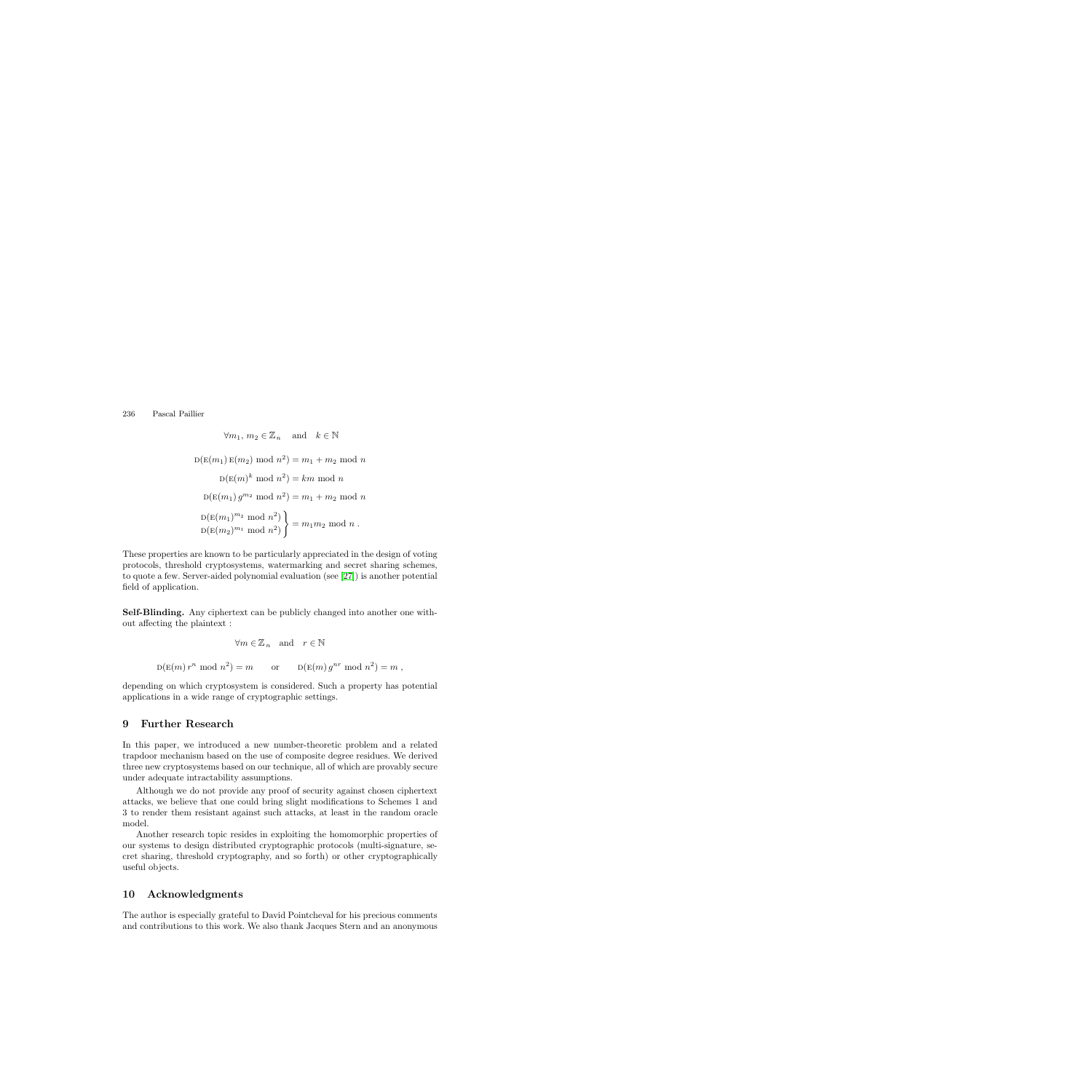referee for having (independently) proved that Class  $|n| \Leftarrow$  RSA  $|n, n|$ . Finally, Dan Boneh, Jean-Sébastien Coron, Helena Handschuh and David Naccache are acknowledged for their helpful discussions and comments during the completion of this work.

#### <span id="page-14-10"></span>**References**

- 1. D. Angluin and D. Lichtenstein, Provable Security of Cryptosystems: A Survey, Computer Science Department, Yale University, TR-288, 1983.
- <span id="page-14-13"></span>2. M. Bellare and P. Rogaway, Random Oracles are Practical : a Paradigm for Designing Efficient Protocols, In Proceedings of the First CCS, ACM Press, pp. 62–73, 1993.
- <span id="page-14-12"></span>3. J. C. Benaloh, Verifiable Secret-Ballot Elections, PhD Thesis, Yale University, 1988.
- 4. R. Cramer, R. Gennaro and B. Schoenmakers, A Secure And Optimally Efficient Multi-Authority Election Scheme, LNCS 1233, Proceedings of Eurocrypt'97, Springer-Verlag, pp. 103-118, 1997.
- <span id="page-14-0"></span>5. W. Diffie and M. Hellman, New Directions in Cryptography, IEEE Transaction on Information Theory, IT-22,6, pp. 644–654, 1995.
- <span id="page-14-14"></span><span id="page-14-2"></span>6. C. Ding, D. Pei and A. Salomaa, Chinese Remainder Theorem - Applications in Computing, Coding, Cryptography, World Scientific Publishing, 1996.
- 7. T. ElGamal, A Public-Key Cryptosystem an a Signature Scheme Based on Discrete Logarithms, IEEE Trans. on Information Theory, IT-31, pp. 469–472, 1985.
- <span id="page-14-11"></span>8. J. Feigenbaum, Locally Random Reductions in Interactive Complexity Theory, in Advances in Computational Complexity Theory, DIMACS Series on Discrete Mathematics and Theoretical Computer Science, vol. 13, American Mathematical Society, Providence, pp. 73–98, 1993.
- <span id="page-14-8"></span>9. S. Goldwasser and S. Micali, Probabilistic Encryption, JCSS Vol. 28 No 2, pp. 270–299, 1984.
- <span id="page-14-1"></span>10. K. Koyama, U. Maurer, T. Okamoto and S. Vanstone, New Public-Key Schemes based on Elliptic Curves over the ring Zn, LNCS 576, Proceedings of Crypto'91, Springer-Verlag, pp. 252–266, 1992.
- <span id="page-14-7"></span>11. T. Matsumoto and H. Imai, Public Quadratic Polynomial-Tuples for Efficient Signature-Verification and Message-Encryption, LNCS 330, Proceedings of Eurocrypt'88, Springer-Verlag, pp. 419–453, 1988.
- <span id="page-14-6"></span><span id="page-14-4"></span>12. U. Maurer and S. Wolf, On the Complexity of Breaking the Diffie-Hellman Protocol.
- 13. R. Merkle and M. Hellman, *Hiding Information and Signatures in Trapdoor Knap*sacks, IEEE Trans. on Information Theory, Vol. 24, pp. 525–530, 1978.
- <span id="page-14-3"></span>14. K. McCurley, A Key Distribution System Equivalent to Factoring, Journal of Cryptology, Vol. 1, pp. 95–105, 1988.
- <span id="page-14-5"></span>15. R. McEliece, A Public-Key Cryptosystem Based on Algebraic Coding Theory, DSN Progress Report 42-44, Jet Propulsion Laboratories, Pasadena, 1978.
- <span id="page-14-9"></span>16. D. Naccache and J. Stern, A New Public-Key Cryptosystem Based on Higher Residues, LNCS 1403, Advances in Cryptology, Proceedings of Eurocrypt'98, Springer-Verlag, pp. 308–318, 1998.